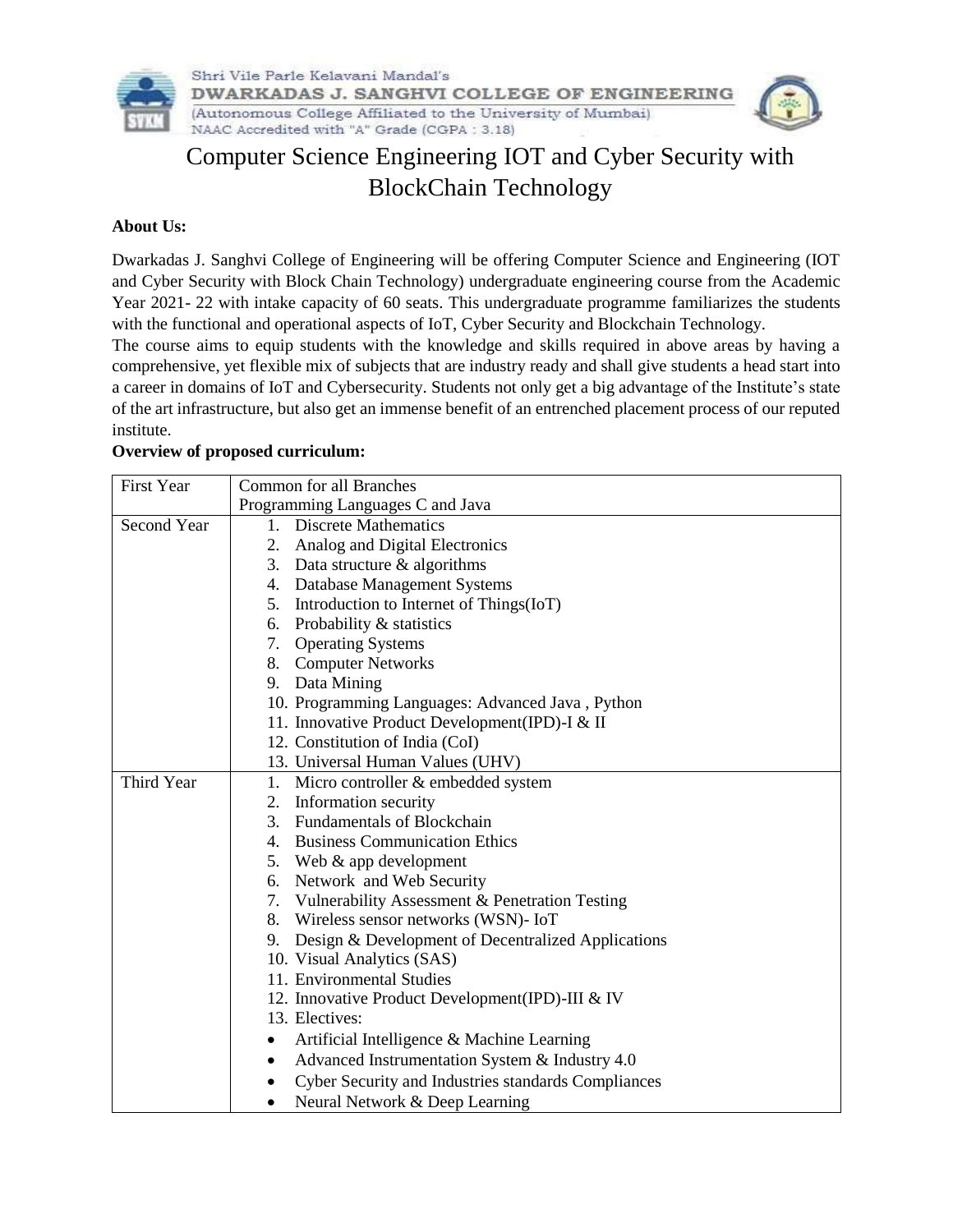

Shri Vile Parle Kelavani Mandal's DWARKADAS J. SANGHVI COLLEGE OF ENGINEERING (Autonomous College Affiliated to the University of Mumbai) NAAC Accredited with "A" Grade (CGPA: 3.18)



|            | Data Processing and Analytics in IoT<br>$\bullet$<br><b>High Performance Computing</b><br>٠                                                                                                                                                                                                                            |
|------------|------------------------------------------------------------------------------------------------------------------------------------------------------------------------------------------------------------------------------------------------------------------------------------------------------------------------|
| Final Year | Big Data Infrastructure<br>Ethical Hacking & Cyber Forensics<br>2.<br>3. Project<br><b>Institute Level Electives</b><br>4.<br>Electives:<br>5.<br>Pattern and Anomaly Detection<br>٠<br>Applications of IoT in Healthcare/Industry/ Robotics/Agriculture(Case study)<br>$\bullet$<br><b>Decentralized Applications</b> |

#### **Domain-wise Course Distribution:**

| Domain                         | No. of courses |
|--------------------------------|----------------|
| Foundation                     | 8              |
| Blockchain                     | 2              |
| IOT                            | 6              |
| <b>Cyber Security</b>          |                |
| Computer Science & Engineering | 8              |
| Programming                    | 6              |
| Electives                      | 4              |
| Soft Skills                    | 3              |
| Project                        | 6              |
| <b>Audit Course</b>            |                |

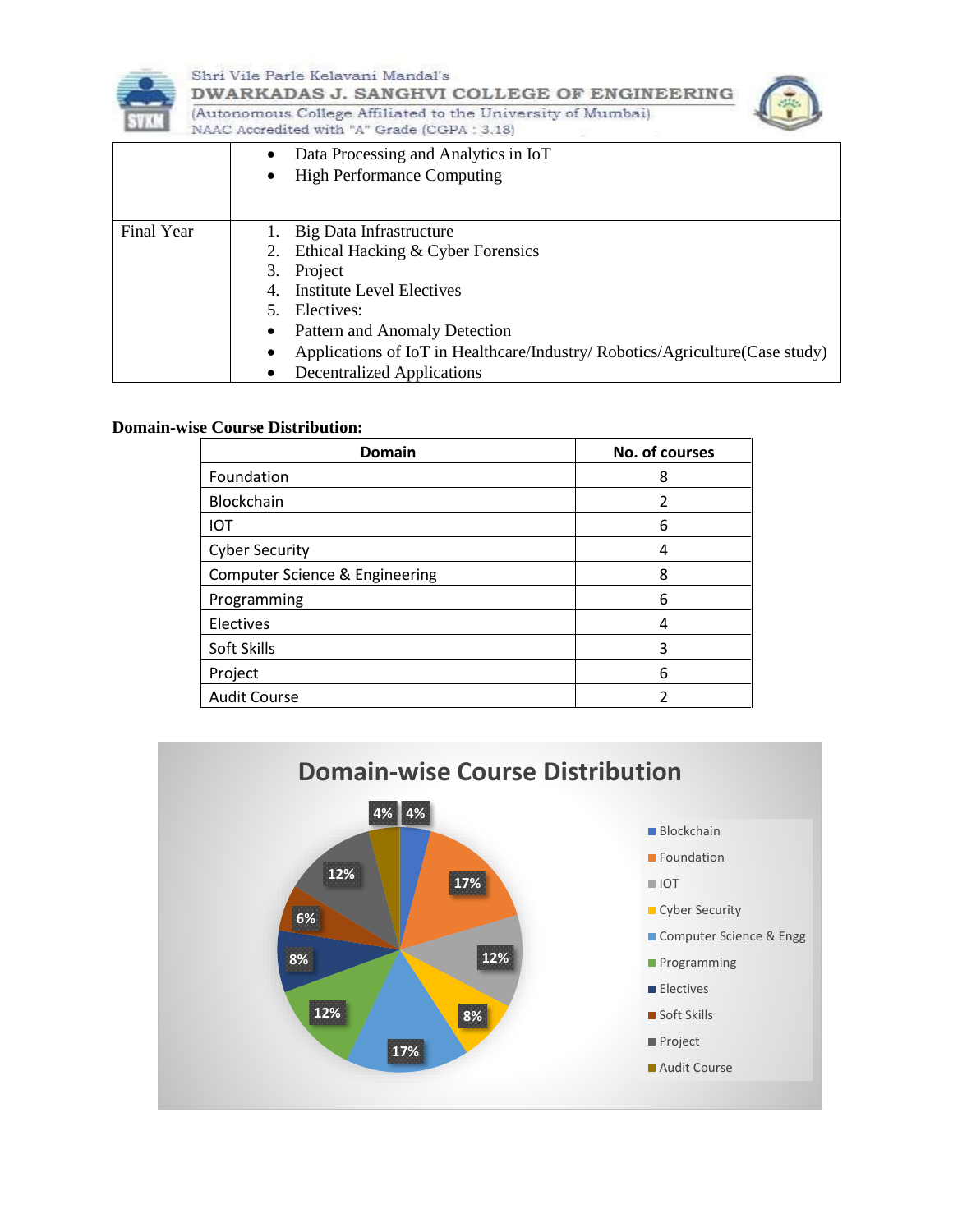



#### **FAQs:**

#### **1. Why will my ward choose your branch?**

#### **Why IoT ?**

Internet of Things (IoT) is a pervasive technology that permits computing devices, to accomplish data transmission over a network, without demanding human-to-human or human-to-computer collaboration. IoT applications like smart industry, smart home, smart city, smart healthcare etc. focus on automating different tasks in these wide-ranging areas. These IoT applications are highly promising to increase the level of comfort, efficiency, and automation for the users.

## **Why Cybersecurity ?**

The extensively increasing network and automation requires high security and privacy of data. Cyberspace being a common platform, accessed by anyone from every corner of the world, has resulted an increase in cyber vulnerability leading to evolvement of Cyber Security approaches. As more businesses move their operations online, and with cyberattacks on the rise, the need for skilled cybersecurity professionals is ever increasing, particularly for healthcare and financial organizations. Any industry that transacts online or carries sensitive data is in need of a Cyber Security professional to safeguard its date from vulnerabilities.

#### **Why Blockchain ?**

Blockchain technology or Distributed Ledger Technology (DLT) implements a decentralized, distributed ledger that records a digital asset. By its inherent design, the data on a blockchain is safe and protected from modifications. Blockchain has its ability to create more transparency and fairness while also saving businesses time and money. The demand for people with Blockchain skills is high due to its many-field applications.

Our course offers a blend and mix of courses in these rapidly emerging areas with a curriculum curated by academics and industry professionals.

## **2. What are the placement opportunities for your branch?**

The students in this program shall be empowered with a detailed review of the security-related challenges and sources of threat in the IoT applications and cyberspace.

This program presents diverse career opportunities like:

## **Job Profiles:**

Penetration Tester, Security Architect, Security Analyst, Security Auditor, Security Consultant, Blockchain Developer, Blockchain Solution Architect, Crypto Brokers, Analyst, IoT Engineer, IoT Architect

## **Product Companies:**

Siemens, Philips Healthcare, ACG PAN Pharma, Select Control, CISCO, TATA Power, Godrej

## **IT Services:**

TCS, Infosys, Amdocs, Accenture, ZS Associates, Visible Alpha, etc.